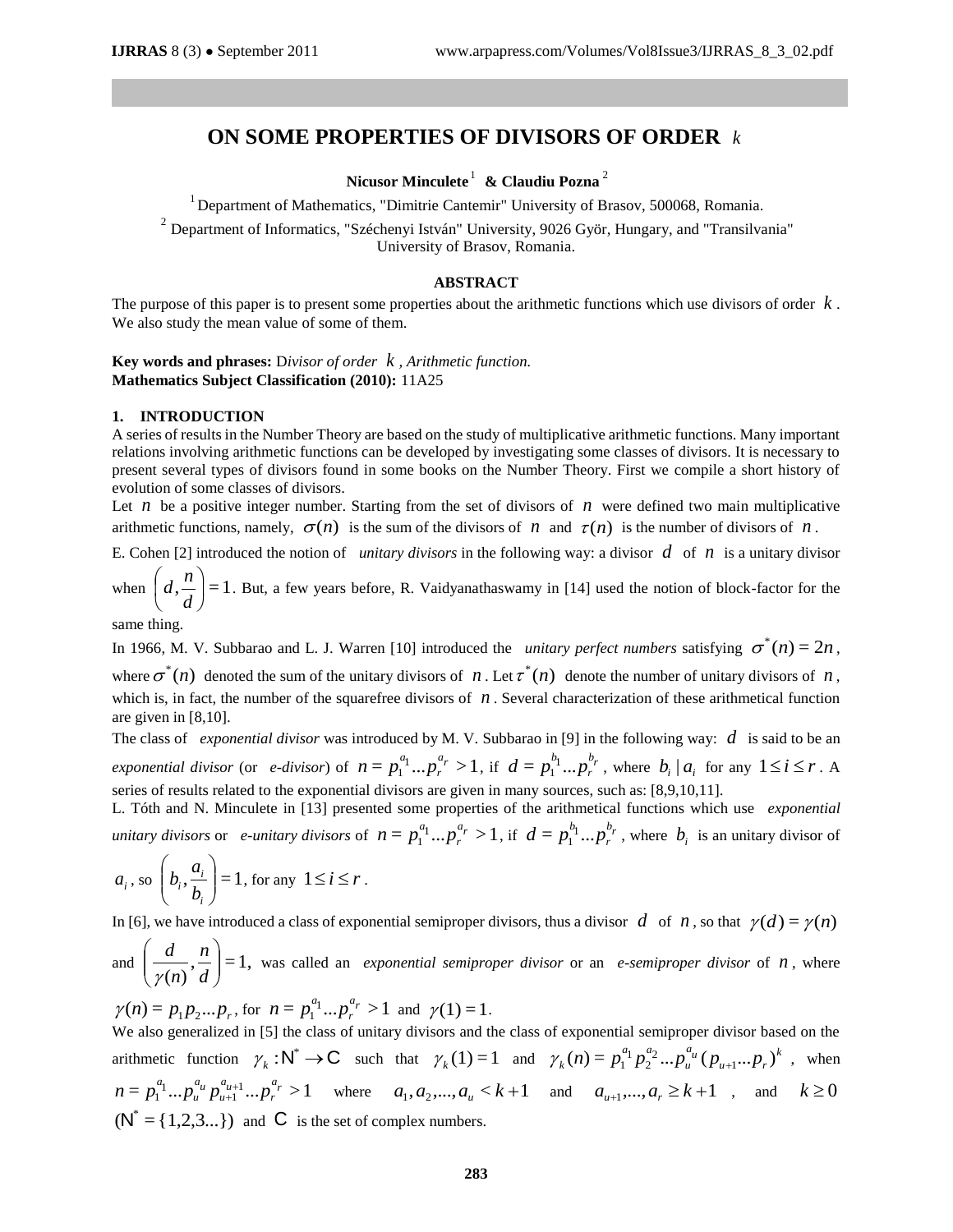Therefore, a divisor d of n, so that  $\gamma_k(d) = \gamma_k(n)$  and  $\left| \frac{d}{dx} \right|, \frac{d}{dx} = 1$  $\left(\frac{n}{(n)}, \frac{n}{d}\right)$  $\bigg)$  $\backslash$  $\overline{\phantom{a}}$  $\setminus$ ſ *d n n d*  $\mathcal{Y}_k$ , was called the *divisor of order k*

of *n*. In this case we write  $d|_{(k)}$  *n*. Note that for  $k = 0$  the notion of the divisor of order 0 is identical with the notion of the unitary divisors and for  $k = 1$  the notion of the divisor of order 1 is identical with the notion of the exponential semiproper divisor.

Let  $\tau^{(k)}(n)$  denote the number of the divisors of order k of n, and  $\sigma^{(k)}(n)$  denote the sum of the divisors of order *k* of *n*, so that  $\sigma^{(k)}(1) = \tau^{(k)}(1) = 1$ .

According to the things mentioned in [5], we have

$$
\tau^{(k)}(p^a) = \begin{cases} 1, \text{ for } a < k+1 \\ 2, \text{ for } a \ge k+1, \end{cases} \tag{1}
$$

and

$$
\sigma^{(k)}(p^a) = \begin{cases} p^a, \text{for } a < k+1 \\ p^a + p^k, \text{for } a \ge k+1. \end{cases} \tag{2}
$$

Similar to the unitary analogue of Euler's totient (see e.g. [8]), was defined in [5] the multiplicative function  $\varphi^{(k)} : \mathbb{N}^* \to \mathbb{C}$ , so that  $\varphi^{(k)}(1) = 1$  and

$$
\varphi^{(k)}(p^a) = \begin{cases} p^a, \text{for } a < k+1 \\ p^a - p^k, \text{for } a \ge k+1. \end{cases} \tag{3}
$$

By particularize the values of k we observe that  $\varphi^{(0)}(n) = \varphi^*(n)$ , where  $\varphi^*$  is the unitary analogue of Euler's arithmetic function, and  $\varphi^{(1)}(n) = \varphi^{(e)s}(n)$ , where the multiplicative functions  $\varphi^{(e)s}: \mathbb{N}^* \to \mathbb{C}$ , is defined as  $\varphi^{(e)s}(1) = 1$  and

$$
\varphi^{(e)s}(p^a) = \begin{cases} p, \text{for } a = 1\\ p^a - p, \text{for } a \ge 2. \end{cases}
$$
\n
$$
(4)
$$

In [5], we presented another function of Möbius type, namely, the arithmetic function given by  $\mu^{(k)}(1) = 1$  and

$$
\mu^{(k)}(p^a) = \begin{cases} 1, \text{ for } a < k+1 \\ -1, \text{ for } a \ge k+1. \end{cases} \tag{5}
$$

The arithmetic functions  $\tau^{(k)}$ ,  $\sigma^{(k)}$ ,  $\varphi^{(k)}$  and  $\mu^{(k)}$  are multiplicative and we have

$$
\tau^{k}(n) = 2^{t}, \sigma^{(k)}(n) = p_{1}^{a_{1}}...p_{u}^{a_{u}} \prod_{i=u+1}^{r} (p_{i}^{a_{i}} + p_{i}^{k}),
$$
  
\n
$$
\varphi^{(k)}(n) = p_{1}^{a_{1}}...p_{u}^{a_{u}} \prod_{i=u+1}^{r} (p_{i}^{a_{i}} - p_{i}^{k}), \mu^{(k)}(n) = (-1)^{t},
$$
\n(6)

where  $n = p_1^{a_1} ... p_u^{a_u} p_{u+1}^{a_{u+1}} ... p_r^{a_r}$  $a_{u+1}^a \dots p_r^a$ *u u a u*  $n = p_1^{a_1} ... p_u^{a_u} p_{u+1}^{a_{u+1}} ... p_r^{a_r}$ , with  $a_i \le k$  for any  $i \in \{1,...,u\}$  and  $a_i \ge k+1$  for any  $i \in \{u+1,...,r\}$  and  $t = r-u$ , so t is the number of the exponents in the prime factorization of  $n$  which are  $\geq k+1$ .

It is known [4] that the number-theoretical function  $f(n)$  has a *mean value* if the limit

$$
\lim_{N \to \infty} \frac{1}{N} \sum_{n=1}^{N} f(n) = m(f) \tag{7}
$$

exists. The questions of the existence of the mean value  $m(f)$  can be found in most text on the theory of multiplicative arithmetic functions.

A result is due to H. Delange [3] and can be expressed as: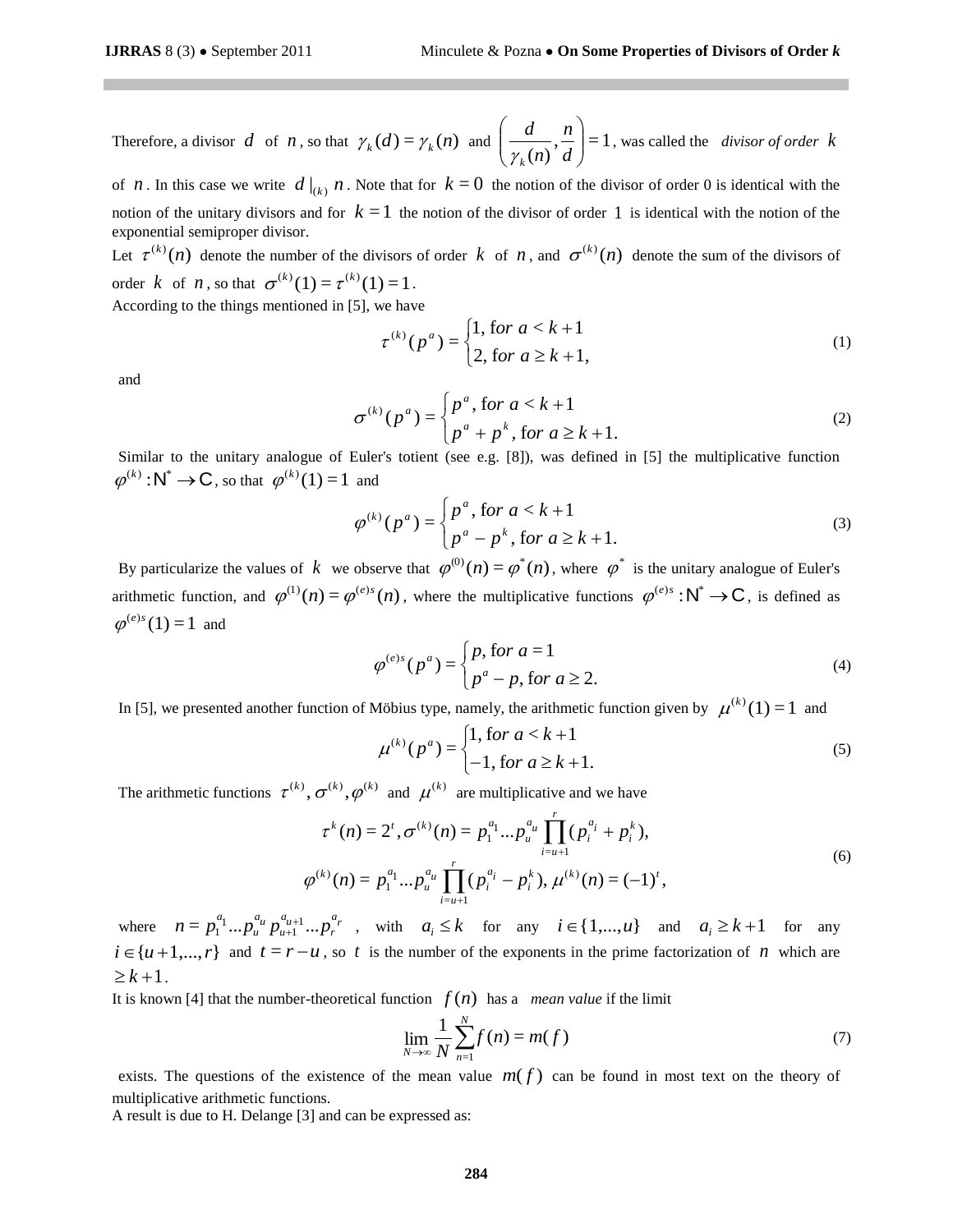**Theorem 1.1** *Suppose*  $f(n)$  is a multiplicative function satisfying the following conditions:

1)  $|f(n)| \leq 1$ , *for all*  $n \geq 1$ ; 2)  $\sum_{p \text{ prime}} \frac{f(P)}{p}$ *f p p prime*  $\sum_{p \text{ prime}} \frac{f(p)-1}{p}$  converges. *Then the limit* 

$$
m(f) = \lim_{N \to \infty} \frac{1}{N} \sum_{n=1}^{N} f(n)
$$

*exists, and* 

$$
m(f) = \prod_{p \text{ prime}} \left( 1 - \frac{1}{p} \right) \left( 1 + \frac{f(p)}{p} + \frac{f(p^2)}{p^2} + \dots \right).
$$
 (8)

We mention another general result related to  $m(f)$  which is due to L. Tóth [11].

**Theorem 1.2** Let  $f$  be a complex valued multiplicative function such that  $| f(n)| \leq 1$ , for every  $n \geq 1$ , and  $f(p)=1$ , for every prime  $p$ . Then

$$
\sum_{n \le x} f(n) = m(f)x + O(x^{\frac{1}{2}} \log x).
$$
 (9)

*where* 

$$
m(f) = \prod_{p} \left( 1 + \sum_{a=2}^{\infty} \frac{f(p^a) - f(p^{a-1})}{p^a} \right)
$$
 (10)

*is the mean value of f .* 

#### **2. MAIN RESULTS**

Motivated by the above results, the purpose of this paper is to discuss further properties of these arithmetic functions. **Theorem 2.1** For  $k \geq 1$ , we have

$$
\sum_{n \le x} \mu^{(k)}(n) = Ax + O\left(x^{\frac{1}{2}} \log x\right),\tag{11}
$$

*where* 

$$
A = \prod_{p \text{ prime}} \left( 1 - \frac{2}{p^{k+1}} \right).
$$

*Proof.* We apply Theorem 1.2 for the function  $\mu^{(k)}$  and we obtain the statement.

**Theorem 2.2** For  $k \geq 1$ , we have

$$
\sum_{n \le x} \varphi^{(k)}(n) = Bx + O(x^{3/2} \log x),\tag{12}
$$

*where* 

$$
B = \frac{1}{2} \prod_{p \text{ prime}} \left( 1 - \frac{1}{p^{k+1}(p+1)} \right).
$$

*Proof.* We consider the multiplicative function  $f(n) = \frac{r}{n}$  $f(n) = \frac{\varphi^{(k)}(n)}{n}$  $h(n) = \frac{\varphi^{(k)}(n)}{n}$ , which has the properties:  $|f(n)| \le 1$  for all

 $n \ge 1$  and  $f(p) = 1$  for every p prime number. Applying Theorem 1.2 or a corollary of Erdös-Renyi [4] for this function we deduce the relation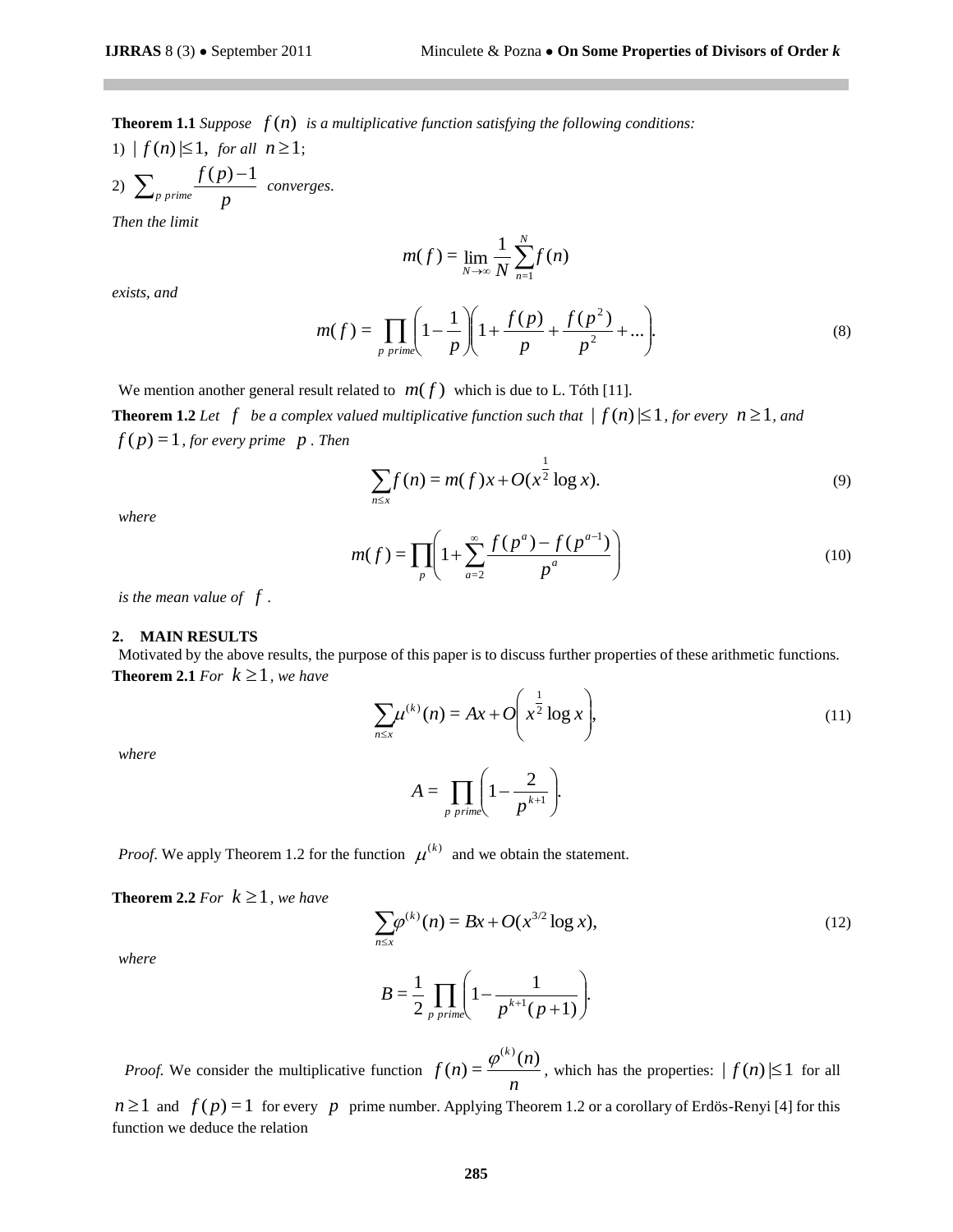$$
\sum_{n \le x} \frac{\varphi^{(k)}(n)}{n} = 2Bx + O(x^{1/2} \log x),\tag{13}
$$

*where* 

$$
B = \frac{1}{2} \prod_{p \text{ prime}} \left( 1 - \frac{1}{p^{k+1}(p+1)} \right).
$$

We use the theorem of partial summation [7], which is given thus

$$
\sum_{n \le x} f(n)g(n) = F(x)g(x) - \int_1^x F(t)g'(t)dt,
$$
\n(14)

where  $f(n)$ ,  $g(n)$  are two arithmetic functions,  $x \ge 2$ ,  $g(t)$  is continuously differentiable on [1,x] and  $F(x) = \sum_{n \leq x} f(n)$ .

Therefore, for  $f(n) = \frac{\varphi(n)}{n}$ ,  $g(n) = n$ *n*  $f(n) = \frac{\varphi^{(k)}(n)}{n}$ *k*  $(n) = \frac{\varphi^{(k)}(n)}{n}$ ,  $g(n) = n$  and  $F(x) = 2Bx + O(x^{1/2} \log x)$  (from relation (13)), we have, from relation (14), the following relation

$$
\sum_{n \leq x} \frac{\varphi^{(k)}(n)}{n} = 2Bx + O(x^{1/2} \log x),
$$
\n
$$
B = \frac{1}{2} \prod_{p \text{ prime}} \left( 1 - \frac{1}{p^{k+1}(p+1)} \right)
$$
\n
$$
\text{unmation [7], which is given thus}
$$
\n
$$
\sum_{n \leq x} f(n)g(n) = F(x)g(x) - \int_1^x F(t)g'(t)dt,
$$
\n
$$
\text{arithmetic functions, } x \geq 2, g(t) \text{ is continuously}
$$
\n
$$
\frac{n}{2}, g(n) = n \text{ and } F(x) = 2Bx + O(x^{1/2} \log x) \text{ (from the following equation)}
$$
\n
$$
\sum_{n \leq x} \varphi^{(k)}(n) = \sum_{n \leq x} \frac{\varphi^{(k)}(n)}{n} \cdot n =
$$
\n
$$
[2Bx + O(x^{1/2} \log x)]x - \int_1^x [2Bt + O(t^{1/2} \log t)]dt =
$$
\n
$$
= 2Bx^2 + O(x^{3/2} \log x) - Bx^2 - O\left(\int_1^x t^{1/2} \log t dt\right)
$$
\n
$$
= Bx^2 + O(x^{3/2} \log x).
$$
\n
$$
\text{Hence, } \varphi^{(k)}(n) = Bx^{2} + O(x^{3/2} \log x).
$$
\n
$$
\text{Hence, } \varphi^{(k)}(n) = \int_1^x \frac{1}{2} \int_1^x \frac{1}{2} \log t dt + \int_1^x \frac{1}{2} \log t dt + \int_1^x \frac{1}{2} \log t dt + \int_1^x \frac{1}{2} \log t dt + \int_1^x \frac{1}{2} \log t dt + \int_1^x \frac{1}{2} \log t dt + \int_1^x \frac{1}{2} \log t dt + \int_1^x \frac{1}{2} \log t dt + \int_1^x \frac{1}{2} \log t dt + \int_1^x \frac{1}{2} \log t dt + \int_1^x \frac{1}{2} \log t dt + \int_1^x \frac{1}{2} \log t dt + \int_1^x \frac{1}{2} \log t dt + \int_1^x \
$$

Consequently, we obtain the average order of  $\varphi^{(k)}$ .

**Remark 2.1** *The mean value of the multiplicative function n*  $\frac{\varphi^{(k)}(n)}{n}$  is given by  $\prod_{p \text{ prime}} \left(1 - \frac{1}{n^{k+1}(n+1)}\right)$ J  $\backslash$  $\overline{\phantom{a}}$  $\setminus$ ſ  $\prod_{p \ prime} \left( 1 - \frac{1}{p^{k+1}(p+1)} \right)$ *p p rime*  $\left(1 - \frac{1}{p^{k+1}(p+1)}\right)$ .

Next, we consider the function  $h^{(k)} = \sigma^{(k)} * \mu$  given by the Dirichlet product, where  $\mu$  is the Möbius's function. Since the functions  $\sigma^{(k)}$  and  $\mu$  are multiplicative and taking into account that the Dirichlet product keeps multiplicativity [1], it follows that the function  $h^{(k)}$  is multiplicative and implies the relation

$$
h^{(k)}(p^a) = \begin{cases} \varphi(p^a), a \neq k+1\\ p^a, a = k+1 \end{cases}
$$
 (15)

where  $\varphi$  is the Euler's totient.

**Theorem 2.3** For  $k \geq 1$ , we have

$$
\sum_{n \le x} h^{(k)}(n) = Cx^2 + O(x),\tag{16}
$$

*where* 

$$
C = \prod_{p \text{ prime}} \left( 1 - \frac{1}{p} \right) \left( 1 + \frac{1}{p} + \frac{1}{p^{k+2}} \right).
$$

*Proof.* We consider the function  $f(n) = \frac{n}{n}$  $f(n) = \frac{h^{(k)}(n)}{h^{(k)}}$  $(n) = \frac{h^{(k)}(n)}{h^{(k)}(n)}$  $(k)$ , which has the properties  $0 < f(n) \leq 1$ , for all  $n \geq 1$ , and the 1  $(p) - 1$ *f p* -

series 
$$
\sum_{p} \frac{f(p)-1}{p} = -\sum_{p} \frac{1}{p^2}
$$
 converges. Applying Theorem 1.1, we deduce the equality